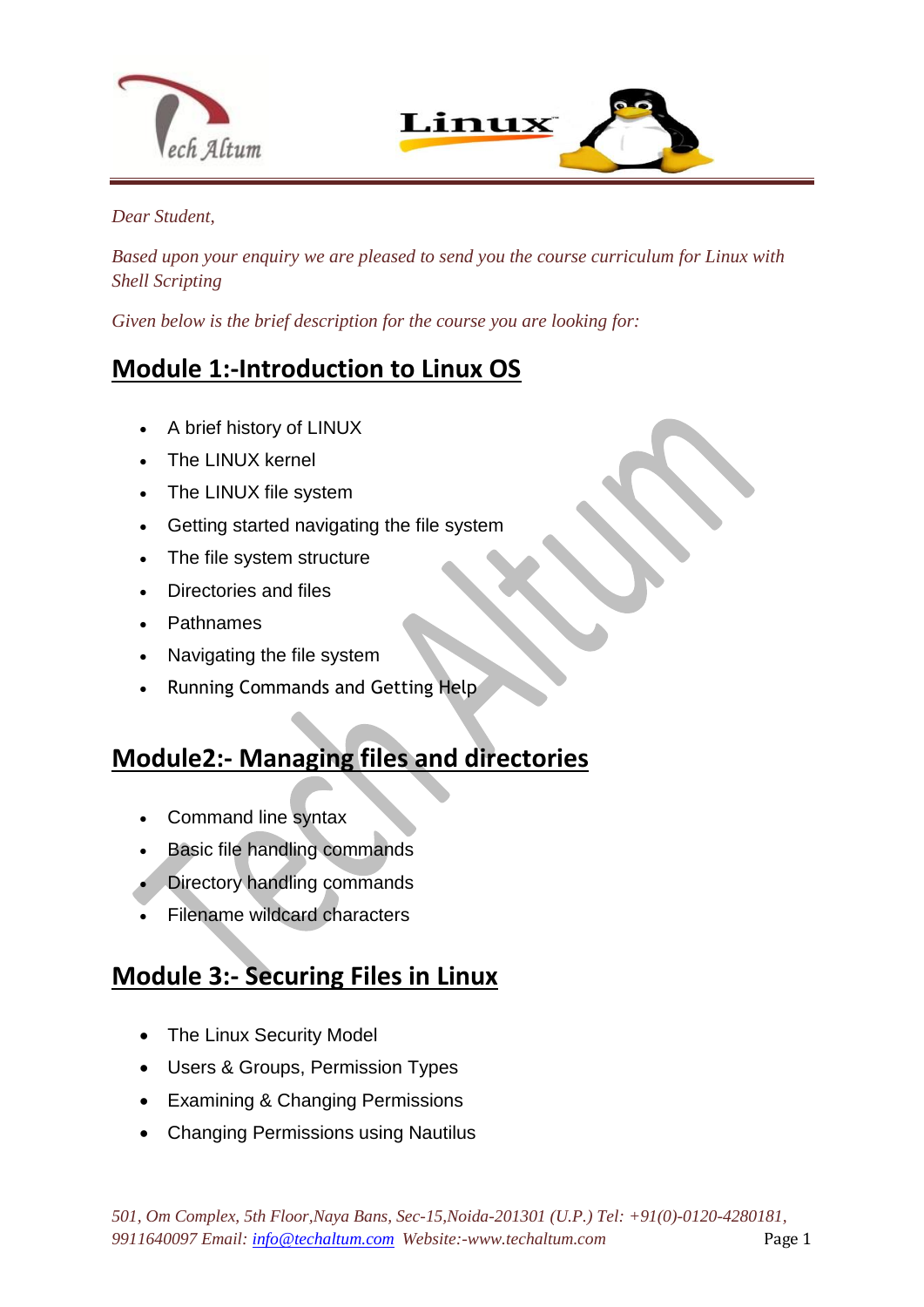



### **Module 4:- Basic System Configuration**

Configuring Date and Time

 $\overline{a}$ 

- Configuring Printers, Network
- System Logs

## **Module 5:- MULTI PROCESSING**

- What Is a Process
- Process Structure
- The Process Table
- Viewing Processes
- System Processes
- Process Scheduling
- Starting New Processes
- Replacing a Process Image
- Duplicating a Process Image
- Waiting for a Process
- Zombie Processes
- Input and Output Redirection

## **Module 6:-Investigating and Managing Processes**

- Process States, Viewing Processes and Nice Values
- Sending Signals to Processes, Terminating
- signal and traps
- Foreground & Background Process
- at, crontab Listing & Scheduling Jobs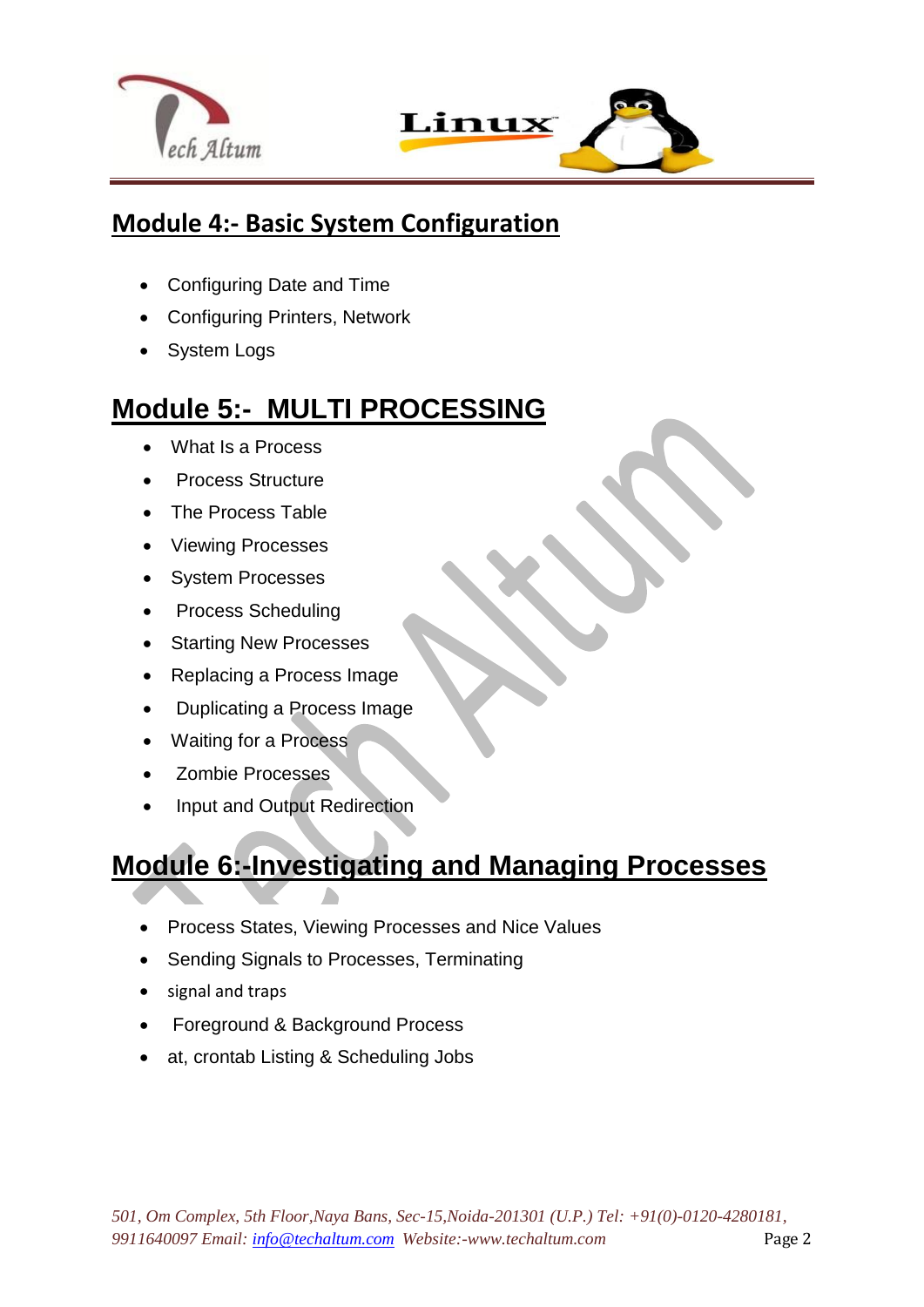



## **Module 7:-Text Editors**

 $\overline{a}$ 

- Creating files using the vi editor
- Opening, Modifying, Saving Files & Undoing Changes
- Using Command Mode
- Text Processing Tools
- Tools for Extracting, Analyzing & Manipulating Text
- Special Characters for Matching Text

## **Module 8:- Shell Scripting on BASH Shell**

- Shell as a programming Language (Interactive Programs)
- Creating a script
- Making a script Executable
- Automating tasks using shell scripts
- Using conditional execution in shell scripts
- Managing repetitive tasks using shell scripts
- Parameters Handling

## **Module 9:- Advanced features**

- functions
- sed
- awk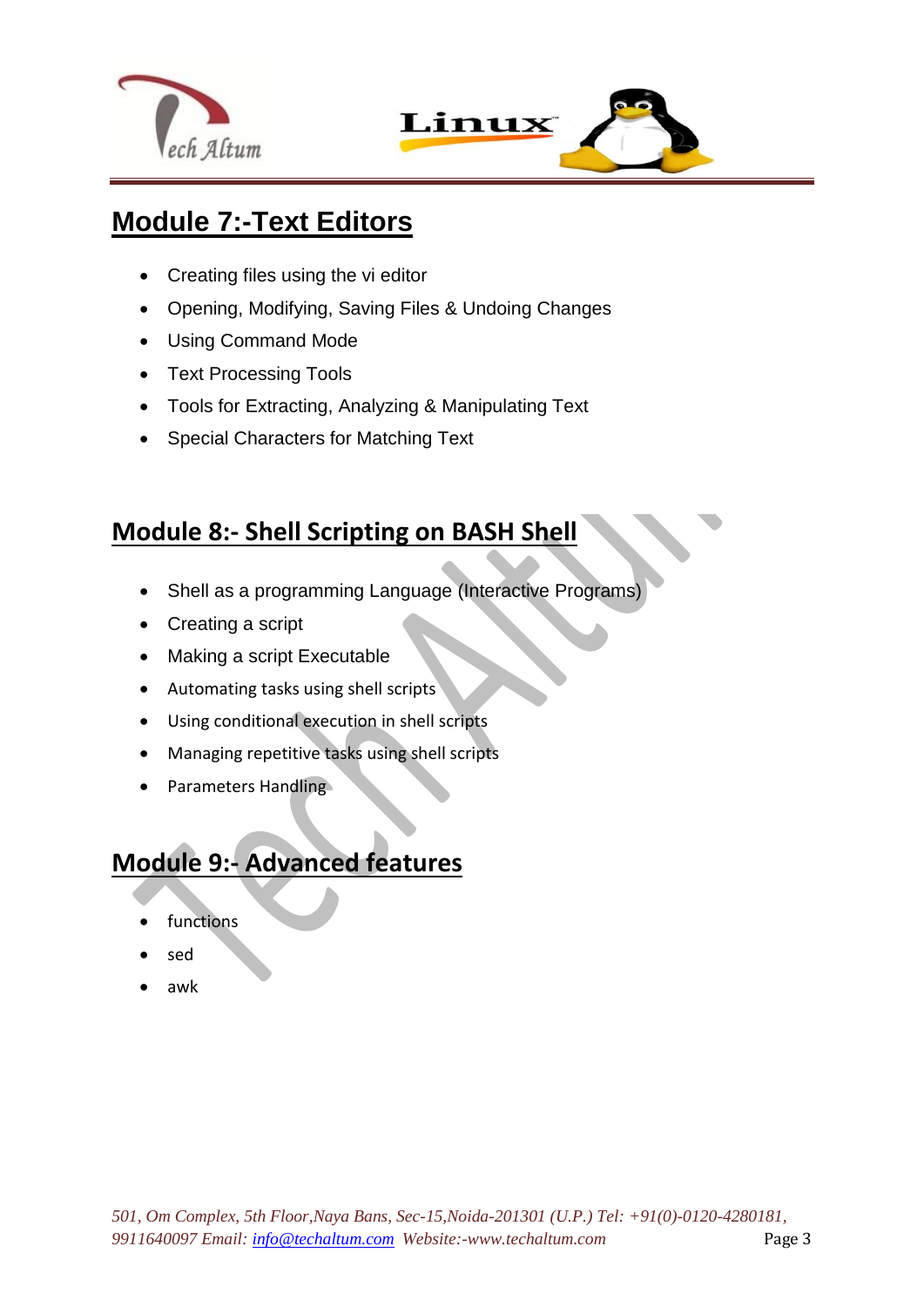



# **SHELL SCRIPTING ON LINUX**

### **1. INTRODUCTION**

- Shells
- Types of Unix Shells
- Advantages of Shell Scripts
- Interpreted vs. programming language
- Shell interpreter

### **2. Vi Editor**

- Basics of vi/vim editor
- Basic commands
- 3 modes
- Command mode
- Insert mode
- Ex command mode
- Creating shell script
- Making shell script executable

## **3. SHELL PROGRAMMING – AUTOMATING TASKS**

- Shell Variables
- Local and global variables
- Reading user input- read command
- Shell within shell- SHLVL
- Local variables made global
- Command substitution
- Expression evaluation

## **4. OPERATORS**

- Arithmetic test operators
- String test operators
- File test command options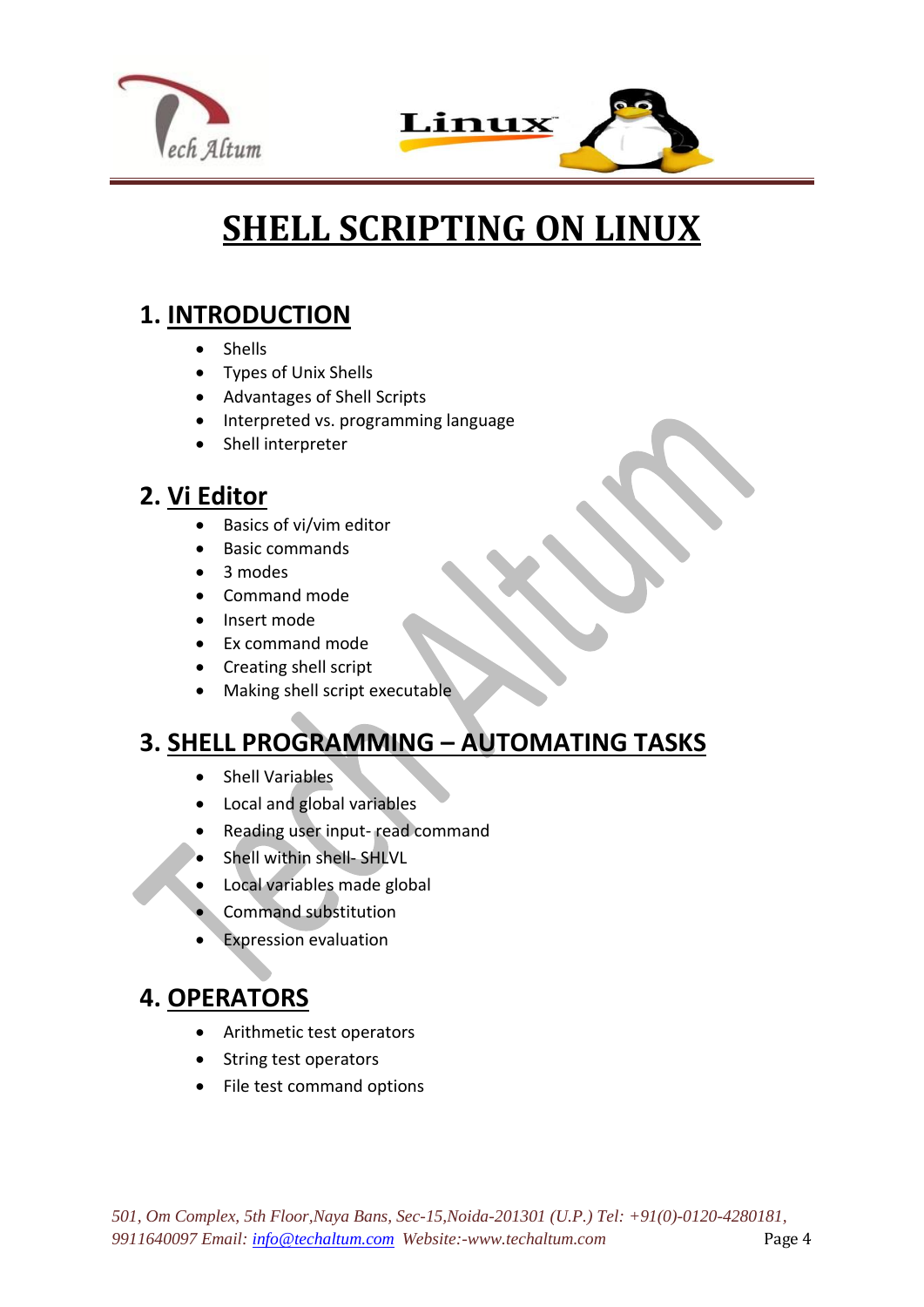



### **5. CONDITIONAL EXECUTION IN SHELL SCRIPTS**

- If, if....else
- If, elif
- Case

### **6. LOOPING**

- while, until, for
- break, continue

### **7. Command line arguments**

- Usage of COA
- Parameter Handling
- What is \$0,  $$4, $*$ ,  $$@, $?$ ,  $$$$

## **8. Useful utilities for Shell Scripts**

- Standard input & output
- Regular expressions and Patterns- grep
- Tools for sorting- sort, uniq
- $\bullet$  tr
- Sed
- Functions- recursion writing

## **9. Awk – pretty printing**

- [Basic Structure](http://www.grymoire.com/Unix/Awk.html#uh-1)
- [Executing an AWK script](http://www.grymoire.com/Unix/Awk.html#uh-2)
- [Which shell to use with AWK?](http://www.grymoire.com/Unix/Awk.html#uh-3)
- [Dynamic Variables](http://www.grymoire.com/Unix/Awk.html#uh-4)
- [The Essential Syntax of AWK](http://www.grymoire.com/Unix/Awk.html#uh-5)
- [Arithmetic Expressions](http://www.grymoire.com/Unix/Awk.html#uh-6)
- [Unary arithmetic operators](http://www.grymoire.com/Unix/Awk.html#uh-7)
- [The Autoincrement and Autodecrement Operators](http://www.grymoire.com/Unix/Awk.html#uh-8)
- [Assignment Operators](http://www.grymoire.com/Unix/Awk.html#uh-9)
- [Conditional expressions](http://www.grymoire.com/Unix/Awk.html#uh-10)
- [Regular Expressions](http://www.grymoire.com/Unix/Awk.html#uh-11)
- [And/Or/Not](http://www.grymoire.com/Unix/Awk.html#uh-12)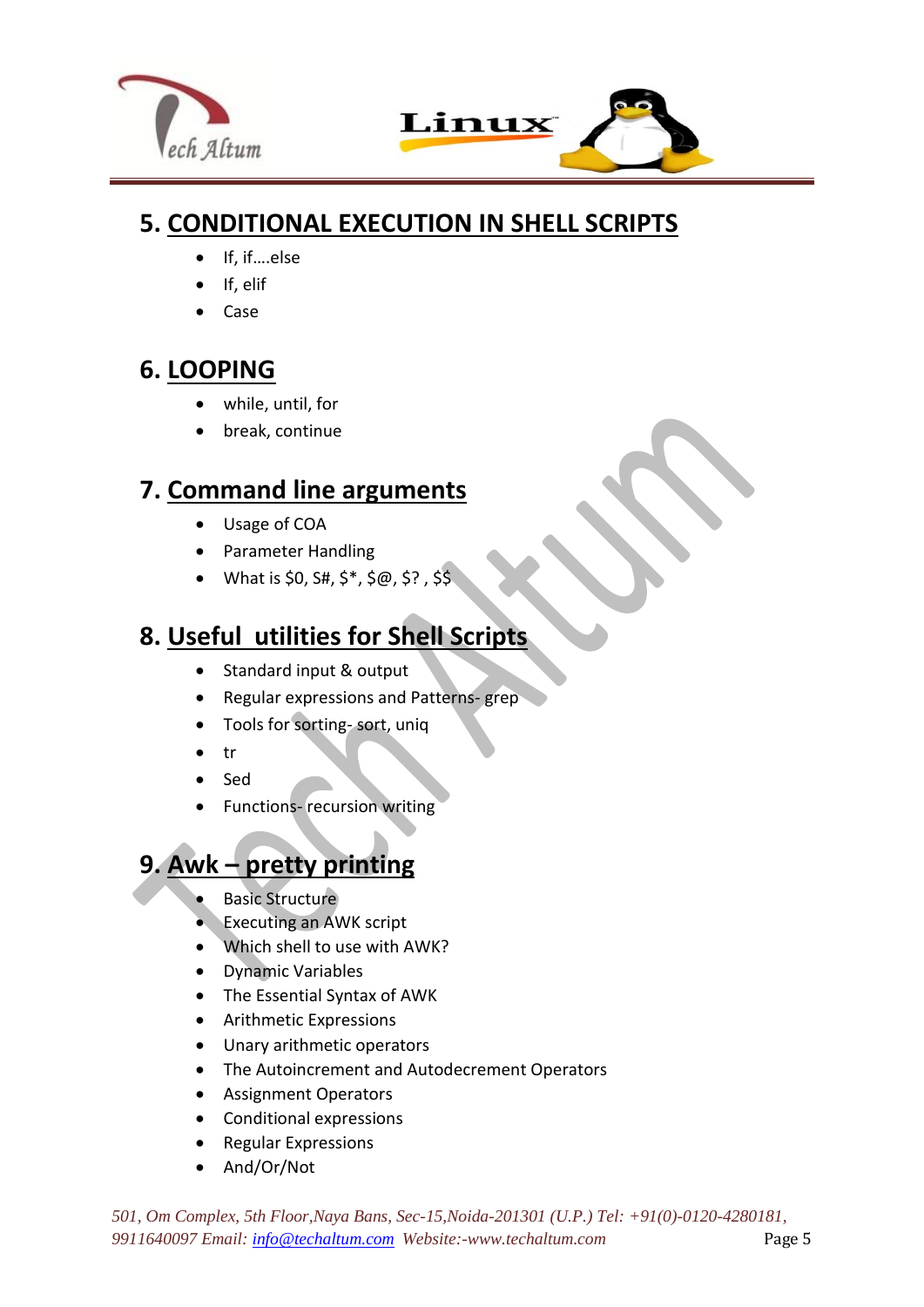



- **[Commands](http://www.grymoire.com/Unix/Awk.html#uh-13)**
- [AWK Built-in Variables](http://www.grymoire.com/Unix/Awk.html#uh-14)
- Associative arrays

 $\overline{a}$ 

## **10. TCL/TK**

- Introduction
- Data types, variables, assignments and expressions
- Lists, arrays and associative arrays
- Subroutines or Procedures
- Control structures
- File Input and Output
- The world of regular expressions
- More on TCL trace, eval, exec, info, history, format
- Tk –frame, label , entry, check button, radio button, message box, scales, list box,
- scroll bar, text, menu, top level
- $\bullet$  Tk binding, packing, grid, canvas
- Tk window manager commands, input focus, selection, update, grab, tkwait

#### **11. SQL with SHELL**

- Package Installation
- Start the Database
- Post Installation
- Connecting to MySQL using a shell script
- Running SQL queries using shell script
- Shutting down the database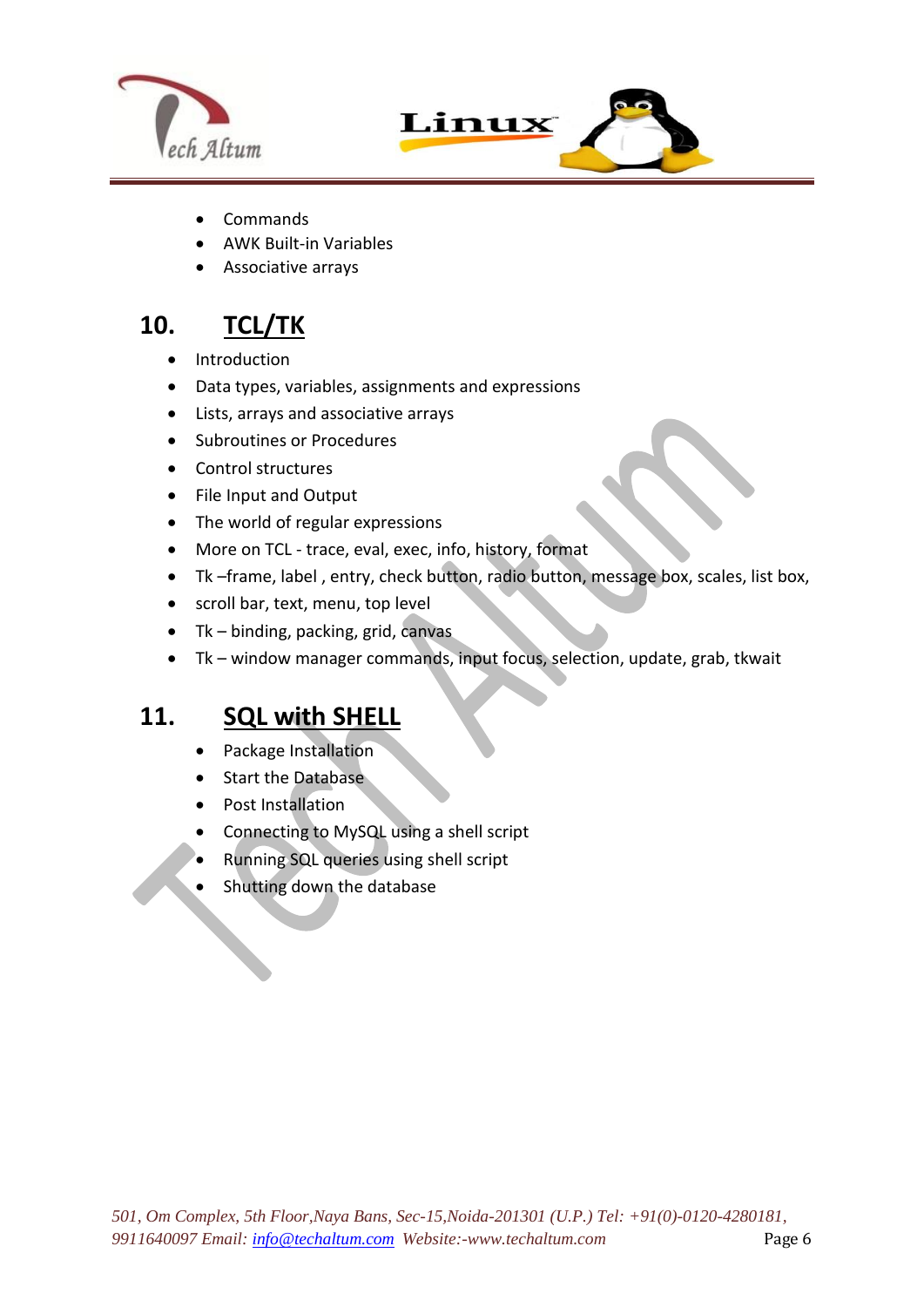



## *Tech Altum*

#### **Regd. Office:**

501, Om Complex, 5th Floor,

Naya Bans, Sec-15, Noida-201301

**Phone:** +91-0120-4280181/9911640097/9136163543

**Website:** <http://www.techaltum.com/>

Online Tutorial: - [http://www.tutorial.techaltum.com](http://www.tutorial.techaltum.com/)